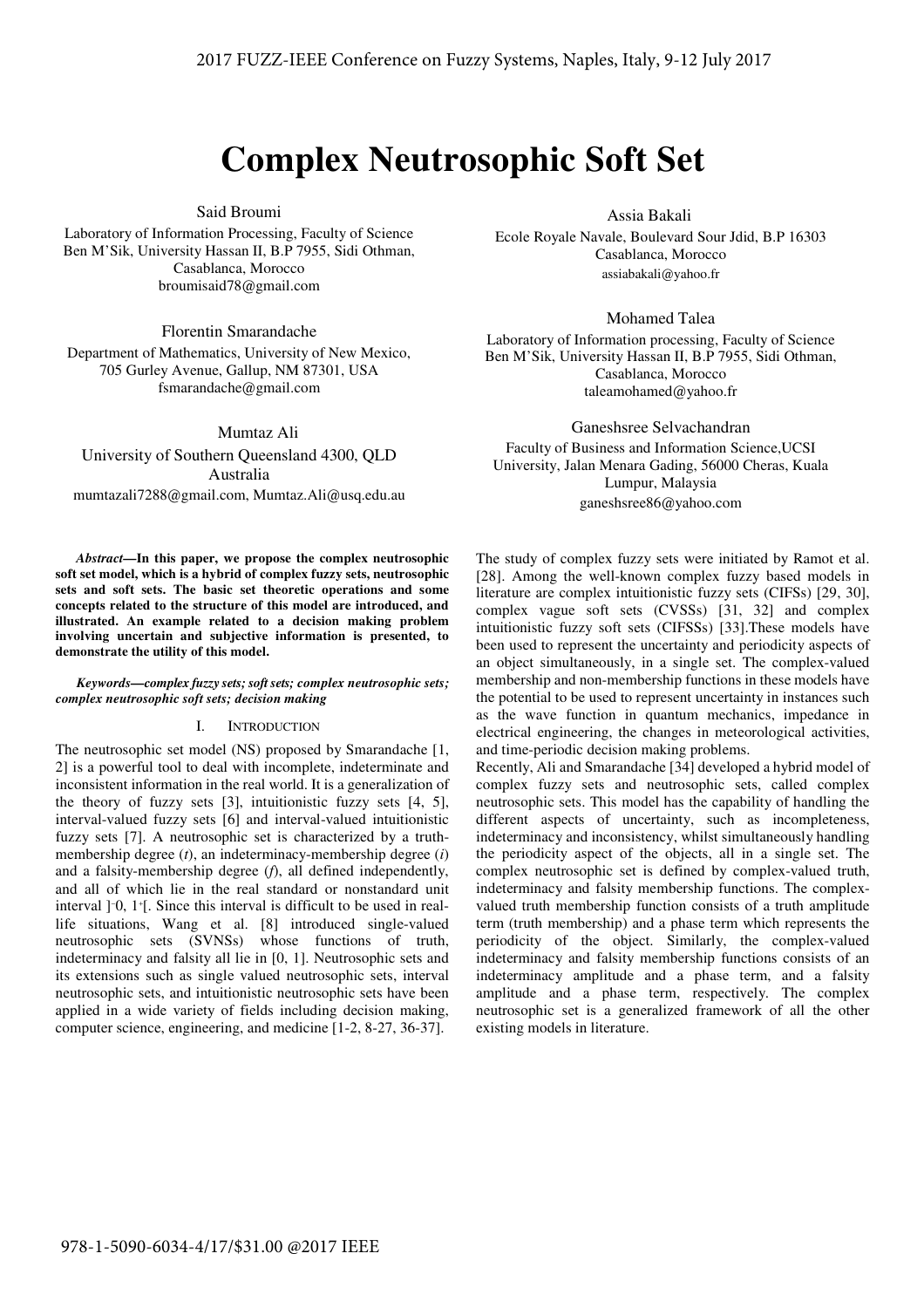However, as the CNS model is an extension of ordinary fuzzy sets, it lacks adequate parameterization qualities. Adequate parameterization refers to the ability of a model to define the parameters in a more comprehensive manner, without any restrictions. Soft set theory works by defining the initial description of the parameters in an approximate manner, and allows for any form of parameterization that is preferred by the users. This includes using words and sentences, real numbers, functions and mappings, among others to describe the parameters. The absence of any restrictions on the approximate description in soft set theory makes it very convenient to be used and easily applicable in practice. The adequate parameterization capabilities of soft set theory and the lack of such capabilities in the existing CNS model served as the motivation to introduce the CNSS model in this paper. This is achieved by defining the complex neutrosophic set in a soft set setting.

The rest of the paper is organized as follows. In section 2, we present an overview of some basic definitions and properties which serves as the background to our work in this paper. In section 3, the main definition of the CNSS and some related concepts are presented. In section 4, the basic set theoretic operations for this model are defined. The utility of this model is demonstrated by applying it in a decision making problem in section 5. Concluding remarks are given in section 6.

#### II. PRELIMINARIES

In this section, we recapitulate some important concepts related to neutrosophic sets (NSs), and complex neutrosophic sets (CNSs). We refer the readers to [1, 8, 10, 34] for further details pertaining to these models.

Let  $X$  be a space of points (objects) with generic elements in *X* denoted by *x*.

**Definition 1.** *[1]* A neutrosophic set *A* is an object having the form  $A = \{ (x, T_A(x), I_A(x), F_A(x)) : x \in X \}$ , where the functions  $T, I, F: X \rightarrow ]-0, 1^+[$ , denote the truth, indeterminacy, and falsity membership functions, respectively, of the element  $x \in X$  with respect to set  $A$ . These membership functions must satisfy the condition  $-0 \leq T_A(x) + I_A(x) + F_A(x) \leq 3^+$ .  $(1)$ The functions  $T_A(x)$ ,  $I_A(x)$ , and  $F_A(x)$  are real standard or nonstandard subsets of the interval ]<sup>-</sup>0,1<sup>+</sup>[. However, these intervals make it difficult to apply NSs to practical problems, and this led to the introduction of a single-valued neutrosophic set (SVNS) in [12]. This model is a special case of NSs and is better suited to handle real-life problems and applications.

**Definition 2.** *[8]* An SVNS *A* is a neutrosophic set that is characterized by a truth-membership function  $T_A(x)$ , an indeterminacy-membership function  $I_A(x)$ , and a falsitymembership function  $F_A(x)$ , where  $T_A(x)$ ,  $I_A(x)$ ,  $F_A(x) \in [0, 1]$ . A SVNS A can thus be written as

$$
A = \{ (x, T_A(x), I_A(x), F_A(x)) : x \in X \}
$$
 (2)

**Definition 3.**  $[8]$  The complement of a neutrosophic set  $A$ , denoted by  $A^c$ , is as defined below for all  $x \in X$ :

$$
T_A^c(x) = F_A(x), I_A^c(x) = 1 - I_A(x), F_A^c(x) = T_A(x).
$$

**Definition 4.**  $[10]$  Let U be an initial set and E be a set of parameters. Let  $P(U)$  denote the power set of U, and let  $A \to E$ . A pair  $(F, A)$  is called a soft set over U, where F is a mapping given by  $F: A \to P(U)$ . In other words, a soft set is a parameterized family of subsets of the set  $U$ . Every  $F(e)$ , where  $e \in E$ , from this family may be considered as the set of  $e$ elements of the soft set  $(F, A)$ .

**Definition 5.** [34] A complex neutrosophic set *A* defined on a universe of discourse  $X$ , is characterized by a truth membership function  $T_A(x)$ , an indeterminacy membership function  $I_A(x)$ , and a falsity membership function  $F_A(x)$  that assigns a complexvalued grade for each of these membership function in  $A$  for any  $x \in X$ . The values of  $T_A(x)$ ,  $I_A(x)$  and  $F_A(x)$ , and their sum may assume any values within a unit circle in the complex plane, and is of the form  $T_A(x) = p_A(x)e^{i\mu_A(x)}$ ,  $I_A(x) = q_A(x)e^{i\nu_A(x)}$ , and  $F_A(x) = r_A(x)e^{i\omega_A(x)}$ . All the amplitude and phase terms are real-valued and  $(x), q_A(x), r_A(x) \in [0, 1],$  whereas  $\mu_A(x), \nu_A(x), \omega_A(x) \in (0, 2\pi]$ , such that the condition

 $0 \leq p_A(x) + q_A(x) + r_A(x)$  ≤ 3 3  $(3)$ is satisfied. A complex neutrosophic set  $A$  can thus be represented in set form as:

 $A = \{ (x, T_A(x)) = a_T, I_A(x) = a_I, F_A(x) = a_F \}$ :  $x \in X \}$ , where  $T_A: X \to \{a_T: a_T \in C, |a_T| \leq 1\},\$  $I_A: X \to \{a_I : a_I \in$  $C, |a_I| \le 1\}, F_A: X \to \{a_F: a_F \in C, |a_F| \le 1\}$ , and also  $|T_A(x) + I_A(x) + F_A(x)| \leq 3.$  (4) The interval  $(0, 2\pi)$  is chosen for the phase term to be in line with the original definition of a complex fuzzy set in which the amplitude terms lie in an interval of  $(0, 1)$ , and the phase terms lie in an interval of  $(0, 2\pi]$ .

Remark: In the definition above,  $i$  denotes the imaginary number  $i = \sqrt{-1}$  and it is this imaginary number *i* that makes the CNS have complex-valued membership grades. The term  $e^{i\theta}$  denotes the exponential form of a complex number and represents  $e^{i\theta}$  =  $\cos \theta + i \sin \theta$ .

**Definition 6.** [34] Let  $A = \{(x, T_A(x), I_A(x), F_A(x)) : x \in X\}$  be a complex neutrosophic set over  $X$ . Then the complement of  $A$ , denoted by  $A^c$ , is defined as:

 $A^c = \{ (x, T_A^c(x), I_A^c(x), F_A^c(x)) : x \in X \},\$ where  $T_A^c(x) = r_A(x)e^{i(2\pi - \mu_A(x))}$ ,  $I_A^c(x) = (1 - q_A(x))e^{i(2\pi - v_A(x))}$ , and  $F_A^c(x) = p_A(x) e^{i(2\pi - \omega_A(x))}.$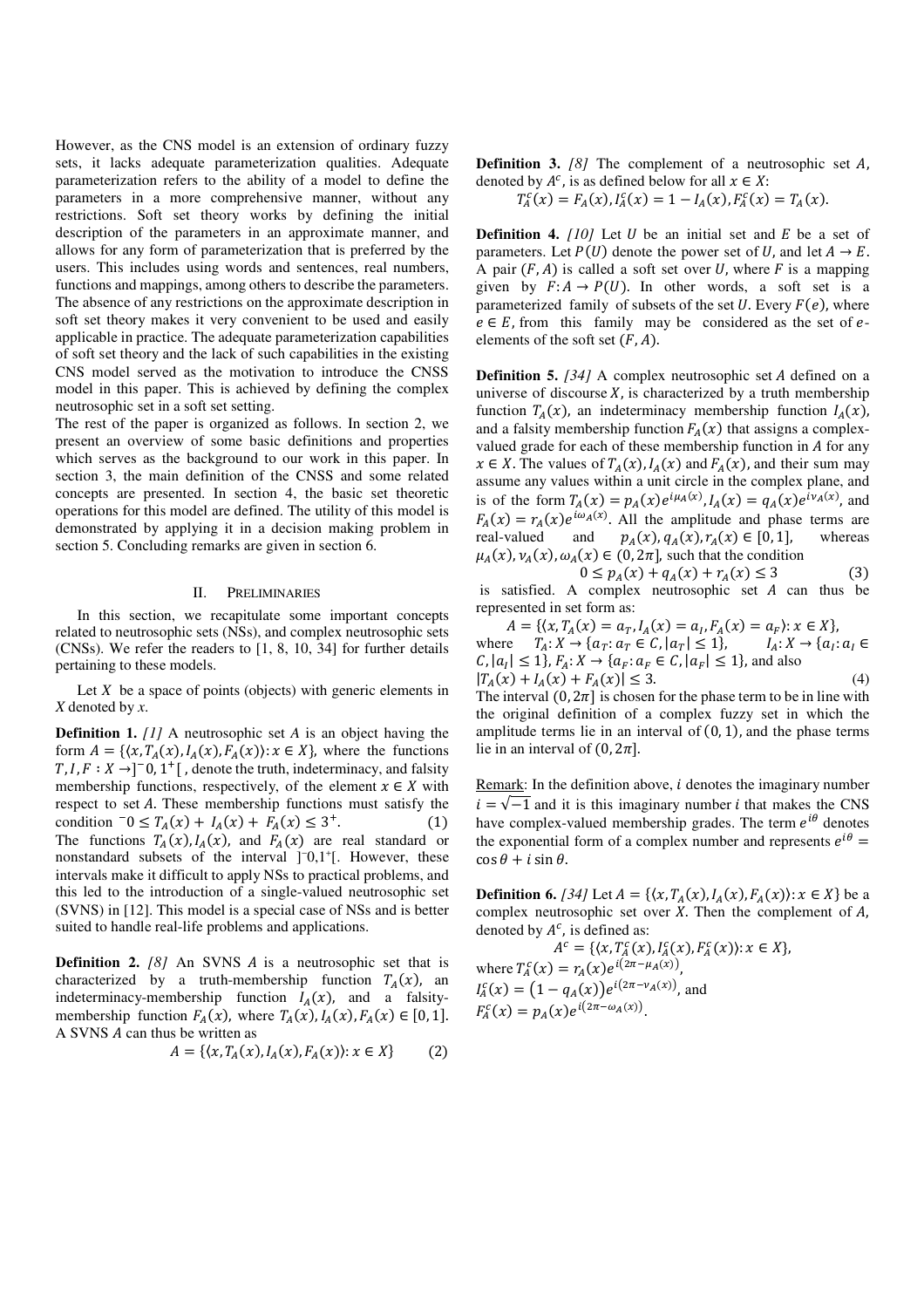# III. COMPLEX NEUTROSOPHIC SOFT SETS

In this section, we introduce the complex neutrosophic soft set (CNSS) model which is a hybrid of the CNS and soft set models. The formal definition of this model as well as some concepts related to this model are as given below:

**Definition 7.** Let  $U$  be universal set,  $E$  be a set of parameters under consideration,  $A \subseteq E$ , and  $\psi_A$  be a complex neutrosophic set over U for all  $x \in U$ . Then a complex neutrosophic soft set  $\chi_A$  over U is defined as a mapping  $\chi_A: E \to CN(U)$ , where  $CN(U)$ denotes the set of complex neutrosophic sets in U, and  $\Psi_A(x) =$  $\emptyset$  if  $x \notin A$ . Here  $\Psi_A(x)$  is called a complex neutrosophic approximate function of  $\chi_A$  and the values of  $\Psi_A(x)$  is called the x -elements of the CNSS for all  $x \in U$ . Thus,  $\chi_A$  can be represented by the set of ordered pairs of the following form:

$$
\chi_A = \{ \big(x, \Psi_A(x)\big) : x \in E, \Psi_A(x) \in CN(U) \},
$$

where  $f(x) = (p_A(x)e^{i\mu_A(x)}, q_A(x)e^{i\nu_A(x)}, r_A(x)e^{i\omega_A(x)}),$  $p_A$ ,  $q_A$ ,  $r_A$  are real-valued and lie in [0,1], and  $\mu_A$ ,  $\nu_A$ ,  $\omega_A \in$  $(0, 2\pi]$ . This is done to ensure that the definition of the CNSS model is line with the original structure of the complex fuzzy set, on which the CNSS model is based on.

**Example 1.** Let  $U$  be a set of developing countries in the Southeast Asian (SEA) region, that are under consideration,  $E$  be a set of parameters that describe a country's economic indicators, and  $A = \{e_1, e_2, e_3, e_4\} \subseteq E$ , where these sets are as defined below:

 $U = \{u_1 = \text{Republic of Philippines}, u_2 = \text{Vietnam},\}$ 

 $u_3$  = Myanmar,  $u_4$  = Indonesia},

 $E = \{e_1 = \text{inflation rate}, e_2 = \text{population growth}, e_3 = \text{GDP}\}$ growth rate,  $e_4$  = unemployment rate,  $e_5$  = export volume).

The CNS  $\Psi_A(e_1), \Psi_A(e_2), \Psi_A(e_3)$  and  $\Psi_A(e_4)$  are defined as:  $\psi_A(e_1)$ 

$$
= \begin{bmatrix} \left(0.6 e^{j0.8\pi}, 0.3 e^{j\frac{3\pi}{4}}, 0.5 e^{j0.3\pi}\right) & \left(0.7 e^{j0\pi}, 0.2 e^{j0.9\pi}, 0.1 e^{j\frac{2\pi}{3}}\right) \\ u_1 & u_2 \\ \left(\frac{0.9 e^{j0.1\pi}, 0.4 e^{j\pi}, 0.7 e^{j0.7\pi}}{u_3}, \frac{\left(0.3 e^{j0.4\pi}, 0.2 e^{j0.6\pi}, 0.7 e^{j0.5\pi}\right)}{u_4}\right), \end{bmatrix}
$$

 $\psi_{A}(e_{2})$ 

$$
= \left\{\frac{\left(0.2 e^{j0.2\pi}, 0.5 e^{j\frac{3\pi}{4}}, 0.6 e^{j0.3\pi}\right)}{u_1}, \frac{\left(0.4 e^{j0.3\pi}, 0.4 e^{j0.4\pi}, 0.2 e^{j\frac{2\pi}{3}}\right)}{u_2}, \frac{u_2}{u_3}, \frac{\left(0.1 e^{j0.4\pi}, 0.5 e^{j1.2\pi}, 0.3 e^{j0.1\pi}\right)}{u_4}\right\},\frac{u_2}{u_4}\right\}
$$

$$
\mathcal{W}_{A}(e_{3})
$$
\n
$$
= \left\{\n\frac{\left(0.4 e^{j0.4\pi}, 0.1 e^{j\frac{\pi}{4}}, 0.2 e^{j0.1\pi}\right)}{u_{1}},\n\frac{\left(0.3 e^{j0.2\pi}, 0.3 e^{j0.4\pi}, 0.2 e^{j\frac{\pi}{3}}\right)}{u_{2}},\n\left[\n\frac{\left(0.2 e^{j0.1\pi}, 0.4 e^{j0.5\pi}, 0.5 e^{j0.2\pi}\right)}{u_{3}},\n\frac{\left(0.5 e^{j0.2\pi}, 0.4 e^{j2\pi}, 0.6 e^{j0.1\pi}\right)}{u_{4}}\n\right\}
$$

,

and

$$
\mathcal{W}_{A}(e_{4})
$$
\n
$$
= \left\{\n\frac{\left(0.3 e^{j0.2\pi}, 0.5 e^{j\frac{\pi}{4}}, 0.5 e^{j0.1\pi}\right)}{u_{1}},\n\frac{\left(0.1 e^{j0\pi}, 0.6 e^{j0.4\pi}, 0.4 e^{j\frac{\pi}{3}}\right)}{u_{2}},\n\left[\n\frac{0.1 e^{j0.1\pi}, 0.2 e^{j0.2\pi}, 0.4 e^{j0.2\pi}\right)}{u_{3}},\n\frac{\left(0.2 e^{j0.2\pi}, 0.5 e^{j0.3\pi}, 0.3 e^{j0.1\pi}\right)}{u_{4}}\n\right\}.
$$

Then the complex neutrosophic soft set  $\chi_A$  can be written as a collection of CNSs of the form:

$$
\chi_A = \{\Psi_A(e_1), \Psi_A(e_2), \Psi_A(e_3), \Psi_A(e_4)\}.
$$

**Definition 8.** Let  $\chi_A$  and  $\chi_B$  be two CNSSs over a universe U. Then we have the following:

(i)  $\chi_A$  is said to be an empty CNSS, denoted by  $\chi_{A_\phi}$ , if  $\Psi_A(x) = \emptyset$ , for all  $x \in U$ ;

(ii)  $\chi_A$  is said to be an absolute CNSS, denoted by  $\chi_{A_U}$ , if  $\Psi_A(x) = U$  for all  $x \in U$ ;

(iii)  $\chi_A$  is said to be a CNS-subset of  $\chi_B$ , denoted by  $\chi_A \subseteq \chi_B$ , if for all  $x \in U$ ,  $\Psi_A(e) \subseteq \Psi_B(e)$ , that is the following conditions are satisfied:

 $p_A(e) \leq p_B(e), q_A(e) \leq q_B(e), r_A(e) \leq r_B(e),$ 

and  $\mu_A(e) \leq \mu_B(e), \nu_A(e) \leq \nu_B(e), \omega_A(e) \leq \omega_B(e).$ (iv)  $\chi_A$  is said to be equal to  $\chi_B$ , denoted by  $\chi_A = \chi_B$ , if for all  $x \in U$  the following conditions are satisfied:

 $p_A(e) = p_B(e), q_A(e) = q_B(e), r_A(e) = r_B(e),$ and  $\mu_A(e) = \mu_B(e), \nu_A(e) = \nu_B(e), \omega_A(e) = \omega_B(e).$ 

**Proposition 1.** Let  $\chi_A \in CN(U)$ . Then the following hold: (i)  $(\chi_A^c)^c = \chi_A;$ 

(ii)  $\chi^c_{A\phi} = \chi_{A_U}$ .

**Proof.** The proofs are straightforward from Definition 8.

# IV. OPERATIONS ON COMPLEX NEUTROSOPHIC SOFT SETS

In this section we define the basic set theoretic operations on CNSSs, namely the complement, union and intersection.

Let  $\chi_A$  and  $\chi_B$  be two CNSSs over a universe U.

**Definition 9.** The complement of  $\chi_A$ , denoted by  $\chi_A^c$ , is a CNSS defined by  $\chi_A^c = \{ (x, \psi_A^c(x)) : x \in U \}$ , where  $\psi_A^c(x)$  is the complex neutrosophic complement of  $\psi_A$ .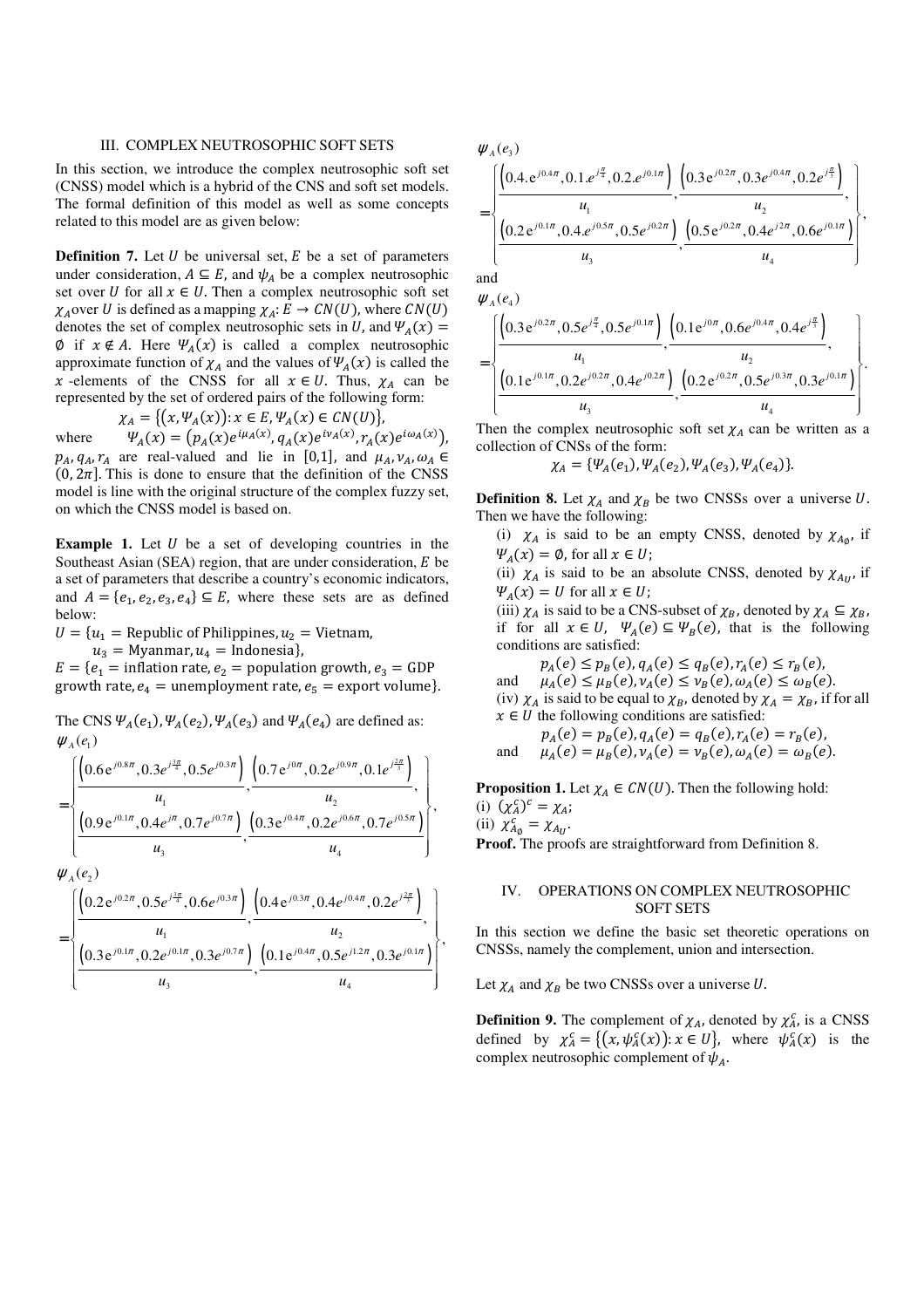**Example 2.** Consider Example 1. The complement of  $\chi_A$  is given by  $\chi_A^c = {\psi_A^c(e_1), \psi_A^c(e_2), \psi_A^c(e_3), \psi_A^c(e_4)}$ . For the sake of brevity, we only give the complement for  $\psi_A^c(e_1)$  below:  $\psi_{A}^{c}(e_{1})$ 

$$
= \left\{\frac{\left(0.5e^{j1.2\pi}, 0.7e^{j\frac{5\pi}{4}}, 0.6e^{j1.7\pi}\right)}{u_1}, \frac{\left(0.1e^{j2\pi}, 0.8e^{j1.1\pi}, 0.7e^{j\frac{4\pi}{3}}\right)}{u_2}, \frac{u_2}{\left(0.7e^{j1.9\pi}, 0.6e^{j\pi}, 0.9e^{j1.3\pi}\right)}\right\}}.
$$

The complements for the rest of the CNSs can be found in a similar manner.

**Definition10.** The union of  $\chi_A$  and  $\chi_B$ , denoted by  $\chi_A \mathsf{U} \chi_B$ , is defined as:

$$
\chi_C = \chi_A \cup \chi_B = \{ (x, \psi_A(x) \cup \psi_B(x)) : x \in U \},
$$
  
\n
$$
\chi_C(e) = \begin{cases} (x, \psi_A(x)) & \text{if } e \in A - B, \\ (x, \psi_B(x)) & \text{if } e \in B - A, \\ (x, \psi_A(x) \cup \psi_B(x)) & \text{if } e \in A \cap B, \end{cases}
$$

where  $C = A \cup B$ ,  $x \in U$ , and

$$
\psi_A(x) \breve{\cup} \psi_B(x) = \begin{cases} (p_A(x) \vee p_B(x)) e^{i(\mu_A(x) \cup \mu_B(x))} \\ (q_A(x) \wedge q_B(x)) e^{i(\nu_A(x) \cup \nu_B(x))} \\ (r_A(x) \wedge r_B(x)) e^{i(\omega_A(x) \cup \omega_B(x))} \end{cases},
$$

where ∨ and ∧ denote the maximum and minimum operators respectively, whereas the phase terms of the truth, indeterminacy and falsity functions lie in the interval  $(0, 2\pi)$ , and can be calculated using any one of the following operators: (i) Sum:

$$
\mu_{A\cup B}(x) = \mu_A(x) + \mu_B(x), \nu_{A\cup B}(x) = \nu_A(x) + \nu_B(x),
$$
  
and  $\omega_{A\cup B}(x) = \omega_A(x) + \omega_B(x).$   
(ii) Max:  

$$
\mu_{A\cup B}(x) = \max(\mu_A(x), \mu_B(x)), \nu_{A\cup B}(x) = \max(\nu_A(x), \nu_B(x)),
$$
  
and  $\omega_{A\cup B}(x) = \max(\omega_A(x), \omega_B(x)).$   
(iii) Min:

 $\mu_{A \cap B}(x) = \min(\mu_A(x), \mu_B(x))$ ,  $\nu_{A \cap B}(x) = \min(\nu_A(x), \nu_B(x))$ , and  $\omega_{A \cap B}(x) = \min(\omega_A(x), \omega_B(x)).$ (iv) "The game of winner, neutral, and loser":  $\mu_{A \cup B}(x) = \begin{cases} \mu_A(x) & \text{if } p_A(x) > p_B(x) \\ \mu_B(x) & \text{if } p_B(x) > p_A(x)' \end{cases}$ 

$$
\nu_{A \cup B}(x) = \begin{cases}\n\nu_A(x) & \text{if } q_A(x) < q_B(x) \\
\nu_B(x) & \text{if } q_B(x) < q_A(x) \\
\omega_{A \cup B}(x) = \begin{cases}\n\omega_A(x) & \text{if } r_A(x) < r_B(x) \\
\omega_B(x) & \text{if } r_B(x) < r_A(x)\n\end{cases}
$$

All of the operators presented above are straightforward generalizations of the corresponding operators that were originally defined in [28]. The intersection between CNSSs are defined in a similar manner in Definition 11.

**Definition 11.** The intersection of  $\chi_A$  and  $\chi_B$ , denoted by  $\chi_A$   $\uparrow \chi_B$ , is defined as:

$$
\chi_D = \chi_A \stackrel{\sim}{\wedge} \chi_B = \{ (x, \psi_A(x) \stackrel{\sim}{\wedge} \psi_B(x)) : x \in U \},
$$
  
\n
$$
\chi_D(e) = \begin{cases} (x, \psi_A(x)) & \text{if } e \in A - B, \\ (x, \psi_B(x)) & \text{if } e \in B - A, \\ (x, \psi_A(x) \stackrel{\sim}{\wedge} \psi_B(x)) & \text{if } e \in A \cap B, \end{cases}
$$

where  $D = A \cup B$ ,  $x \in U$ , and

$$
\psi_A(x) \cap \psi_B(x) = \begin{cases} (p_A(x) \wedge p_B(x)) e^{i(\mu_A(x) \cup \mu_B(x))} \\ (q_A(x) \vee q_B(x)) e^{i(\nu_A(x) \cup \nu_B(x))} \\ (r_A(x) \vee r_B(x)) e^{i(\omega_A(x) \cup \omega_B(x))} \end{cases},
$$

where ∨ and ∧ denote the maximum and minimum operators respectively, whereas the phase terms of the truth, indeterminacy and falsity functions lie in the interval  $(0, 2\pi)$ , and can be calculated using any one of the following operators that were defined in Definition 10.

## V. APPLICATION OF THE CNSS MODEL IN A DECISION MAKING PROBLEM

In Example 1, we presented an example related to the economic indicators of four countries. In this section, we use the same information to determine which one of the four countries that are studied has the strongest economic indicators. To achieve this, a modified algorithm and an accompanying score function is presented in Definition 12 and 13. This algorithm and score function are an adaptation of the corresponding concepts introduced in [35], which was then made compatible with the structure of the CNSS model. The steps involved in the decision making process, in the context of this example, until a final decision is reached, is as given below.

**Definition 12.** A comparison matrix is a matrix whose rows consists of the elements of the universal set  $U = \{u_1, u_2, ..., u_m\}$ , whereas the columns consists of the corresponding parameters  $E = \{e_1, e_2, ..., e_n\}$  that are being considered in the problem. The entries of this matrix are  $c_{ij}$ , such that

 $c_{ij} = \left(\alpha_{amp} + \beta_{amp} - \gamma_{amp}\right) + \left(\alpha_{phase} + \beta_{phase} - \gamma_{phase}\right),$ where the components of this formula are as defined below for all  $b_k \in U$ , such that  $b_i \neq b_k$ :

 $\alpha_{amp}$  = the number of times the value of the amplitude term of  $T_{b_i}(e_j) \geq T_{b_k}(e_j)$ ,

 $\beta_{amp}$  = the number of times the value of the amplitude term of  $l_{b_i}(e_j) \geq l_{b_k}(e_j)$ ,

 $\gamma_{amp}$  = the number of times the value of the amplitude term of  $F_{b_i}(e_j) \geq F_{b_k}(e_j)$ , and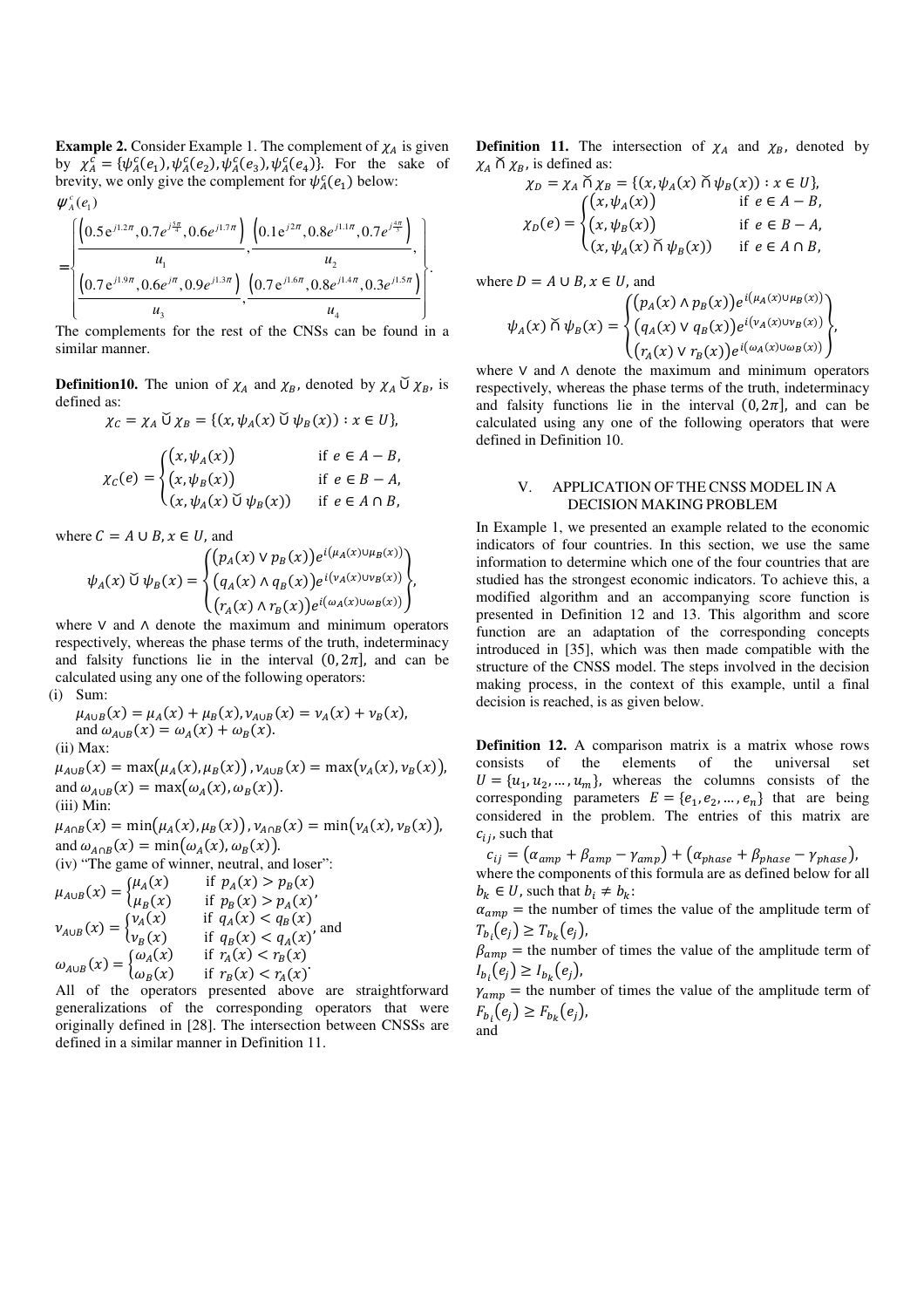$\alpha_{phase}$  = the number of times the value of the phase term of  $T_{b_i}(e_j) \geq T_{b_k}(e_j)$ ,

 $\beta_{phase}$  = the number of times the value of the phase term of  $I_{b_i}(e_j) \geq I_{b_k}(e_j)$ ,

 $\gamma_{phase}$  = the number of times the value of the phase term of  $F_{b_i}(e_j) \geq F_{b_k}(e_j).$ 

**Definition 13.** The score of an element  $u_i$  can be calculated by the score function  $S_i$  which is defined as  $S_i = \sum_j c_{ij}$ .

Next, we apply the algorithm and score function in a decision making problem. The steps are as given below:

#### Step 1: Define a CNSS

Construct a CNSS for the problem that is being studied, which includes the elements  $u_i$  ( $i = 1, 2, ... , m$ ), and the set of parameters  $e_j$  ( $j = 1, 2, ..., n$ ), that are being considered.

In the context of this example, the universal set  $U$ , set of parameters  $A$ , and the CNSS  $\chi_A$  that were defined in Example 1 will be used.

# Step 2: Construct and compute the comparison matrix

A comparison matrix is constructed, and the values of  $c_{ij}$  for each element  $u_i$  and the corresponding parameter  $e_j$  is calculated using the formula given in Definition 12. For this example, the comparison matrix is given in Table 1.

*Table 1. Comparison matrix for*  $\chi_A$ 

| II                 |       |                    |       |                  |
|--------------------|-------|--------------------|-------|------------------|
|                    | $e_1$ | $\boldsymbol{e}_2$ | $e_3$ | $\mathfrak{e}_4$ |
| $\boldsymbol{u}_1$ | 6     | 3                  | 3     | 5                |
| $\boldsymbol{u}_2$ | 3     | 5                  |       | 2                |
| $\boldsymbol{u}_3$ |       | $-3$               |       | $-1$             |
| $u_4$              | $-1$  |                    | 5     | Q                |

Remark: In this example, the phase terms denotes the time taken for any change in the economic indicators to affect the performance of the economy. The magnitude of these phase terms would indicate the economic sectors that has the most influence on the economy and by extension, the sectors that the economy is dependent on. Therefore, the closer the phase term is to 0, the smaller it is, whereas the closer the phase term is to  $2\pi$ , the larger it is. For example, phase terms of  $\frac{3\pi}{4}$  is larger than the phase terms of  $\frac{\pi}{3}$  and  $\frac{\pi}{2}$ . As such, the values of  $\alpha_{phase}$ ,  $\beta_{phase}$  and  $\gamma_{phase}$  was by

computing the number of times the value of the phase term of element  $b_{ij}$  exceeds the value of the phase term of element  $b_{ki}$ .

# Step 3: Calculate the score function

Compute the scores  $S_i$  for each element  $u_i$  ( $i = 1, 2, ... , m$ ) using Definition 13. The score values obtained are given in Table 2.

|                  | Table 2. Score function for $\chi_A$ |
|------------------|--------------------------------------|
| Н                | $S_i$                                |
| $u_1$            | 17                                   |
| $u_2$            | 11                                   |
| $u_3$            |                                      |
| $\mathfrak{u}_4$ | 19                                   |

|--|

The values of the score function are compared and the element with the maximum score will be chosen as the optimal alternative. In the event that there are more than one element with the maximum score, any of the elements may be chosen as the optimal alternative.

In the context of this example,  $\max_{u_i \in U} \{S_i\} = u_4$ . As such, it can be concluded that country  $u_4$  i.e. Indonesia is the country with the strongest economic indicators, followed closely by the Republic of Phillipines and Vietnam, whereas Myanmar is identified as the country with the weakest and slowest growing economy, among the four South East Asian countries that were considered.

#### VI. CONCLUSION

In this paper, we introduced the complex neutrosophic soft set model which is a hybrid between the complex neutrosophic set and soft set models. This model has a more generalized framework than the fuzzy soft set, neutrosophic set, complex fuzzy set models and their respective generalizations. The basic set theoretic operations were defined. The CNSS model was then applied in a decision making problem involving to demonstrate its utility in representing the uncertainty and indeterminacy that exists when dealing with uncertain and subjective data.

#### **REFERENCES**

[1] F. Smarandache, "Neutrosophic set - a generalization of the intuitionistic fuzzy set," Granular Computing, 2006 IEEE International

Conference, pp. 38 – 42, 2006. [2] F. Smarandache, "A geometric interpretation of the neutrosophic set — A generalization of the intuitionistic fuzzy set," Granular Computing (GrC), 2011 IEEE International Conference, pp.602– 606, 2011.

[3] L. Zadeh, Fuzzy sets. Inform and Control, 8, pp.338-353, 1965.

[4] K. Atanassov, "Intuitionistic fuzzy sets," Fuzzy Sets and Systems, vol. 20,

pp. 87-96, 1986.<br>[5] K. Atanassov, "Intuitionistic fuzzy sets: theory and applications," Physica, New York, 1999.

[6] I. Turksen, "Interval valued fuzzy sets based on normal forms," Fuzzy Sets